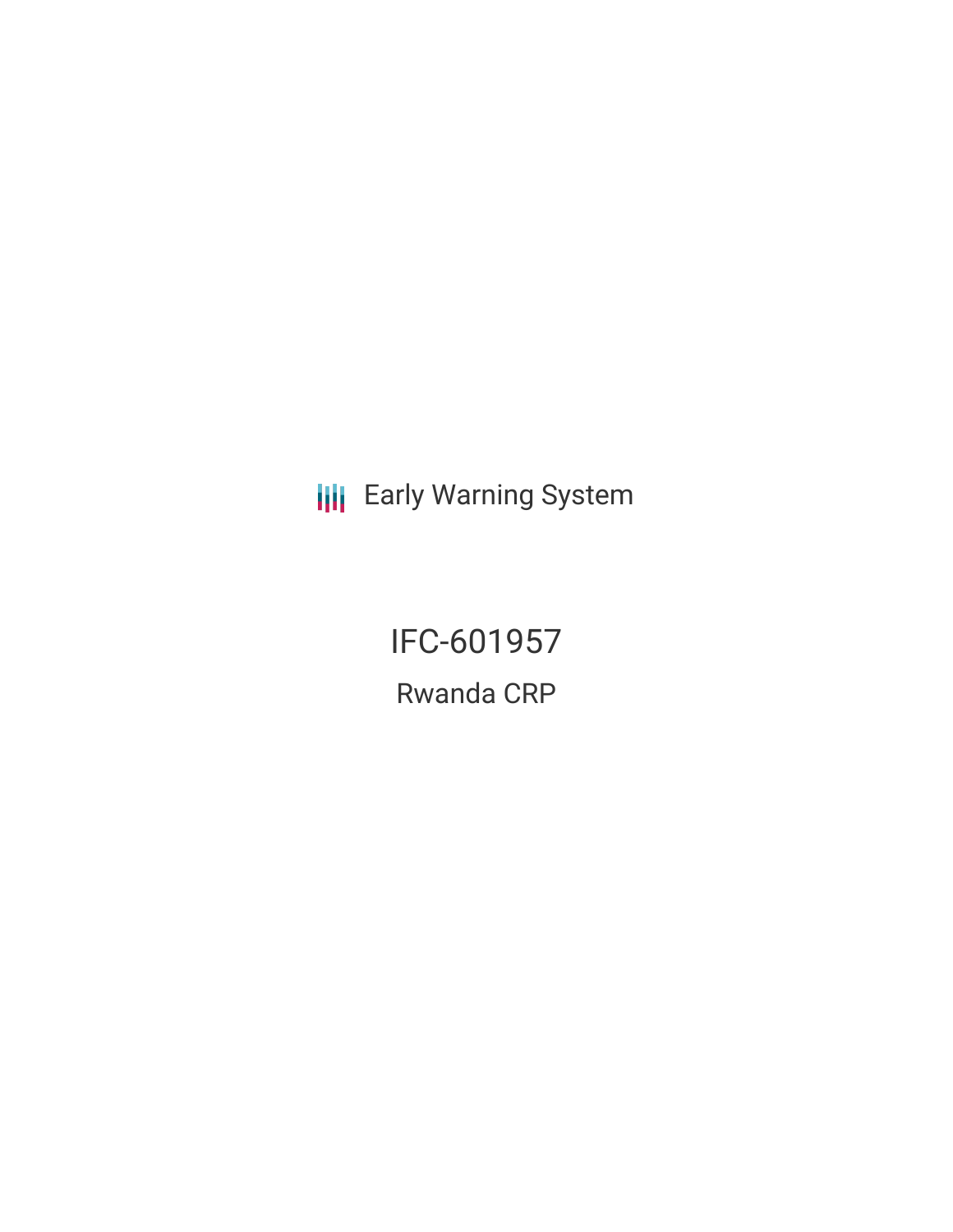# **Quick Facts**

| <b>Countries</b>               | Rwanda                                  |
|--------------------------------|-----------------------------------------|
| <b>Financial Institutions</b>  | International Finance Corporation (IFC) |
| <b>Status</b>                  | Active                                  |
| <b>Bank Risk Rating</b>        | U                                       |
| <b>Voting Date</b>             | 2018-08-28                              |
| <b>Borrower</b>                | Government of Rwanda                    |
| <b>Sectors</b>                 | Finance                                 |
| <b>Investment Type(s)</b>      | <b>Advisory Services</b>                |
| <b>Investment Amount (USD)</b> | $$0.25$ million                         |
| <b>Project Cost (USD)</b>      | $$0.25$ million                         |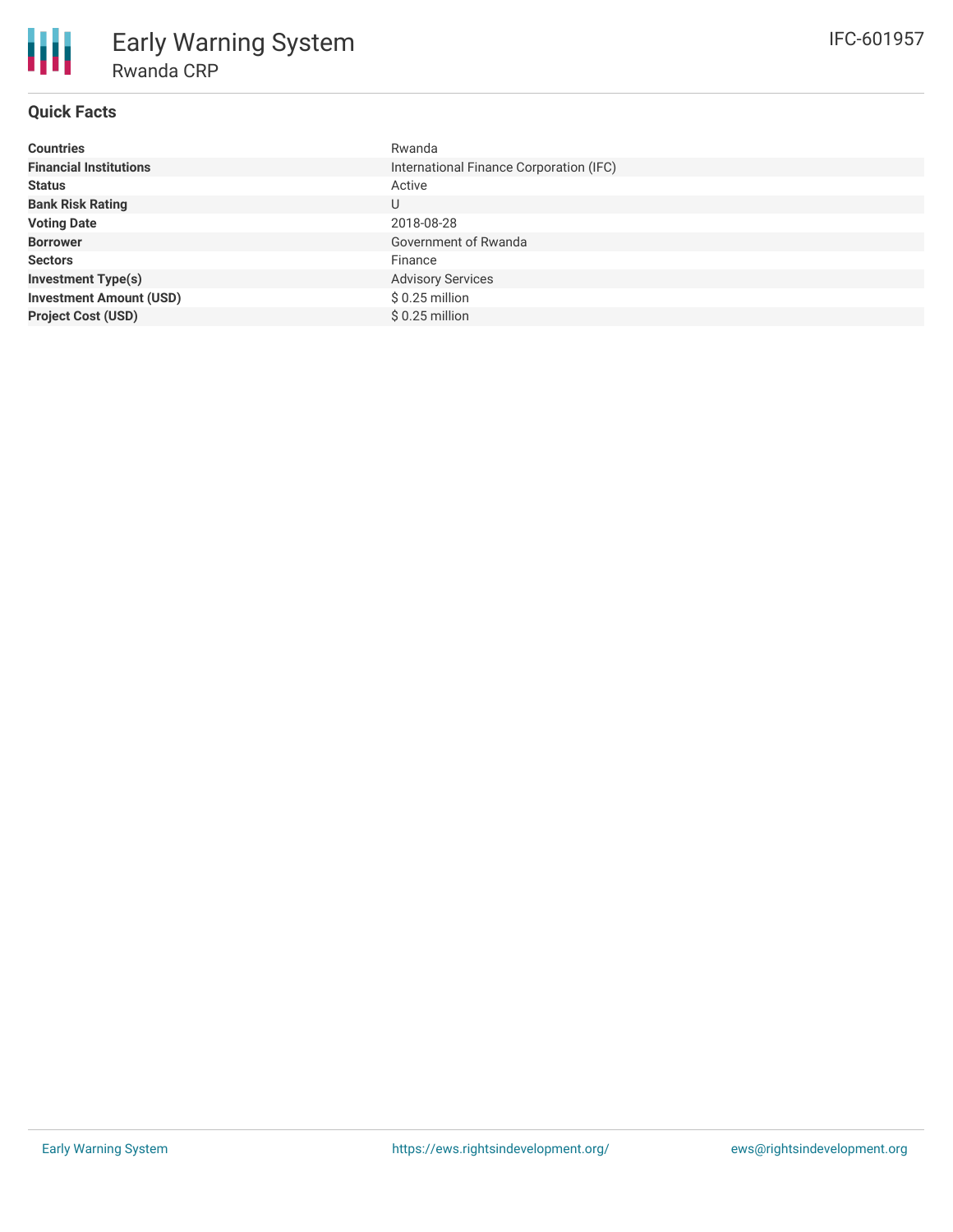

## **Project Description**

Through this project, IFC will provide Advisory Services and Technical Assistance (in the capacity of an honest broker) to National Bank of Rwanda, the main client and its stakeholders including lenders in order to improve Rwanda's credit reporting system. More specifically, IFC will work with stakeholders to develop and implement a strategy and roadmap for the establishment of a modern state of the art credit reporting infrastructure that integrates existing credit information systems.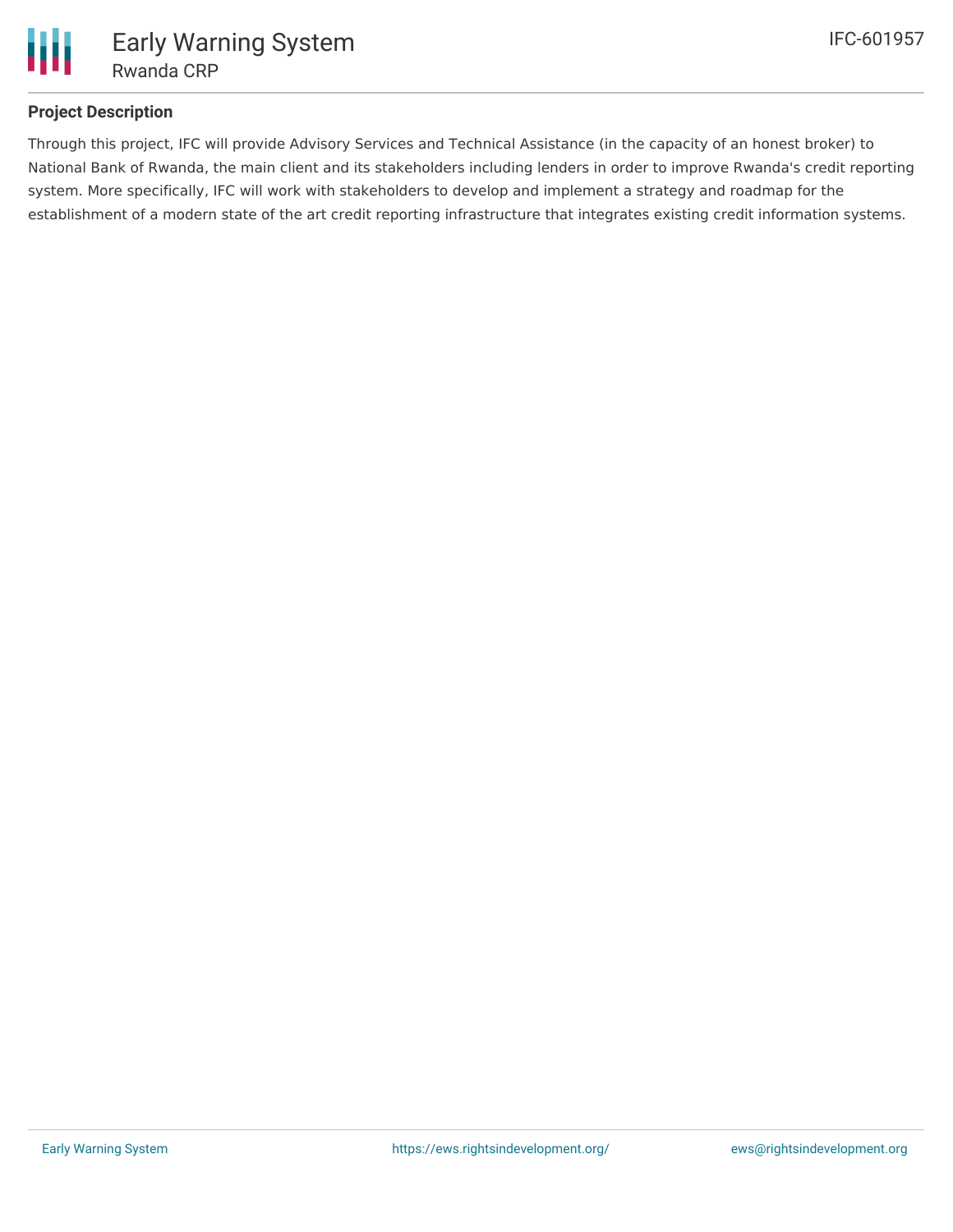### **Investment Description**

• International Finance Corporation (IFC)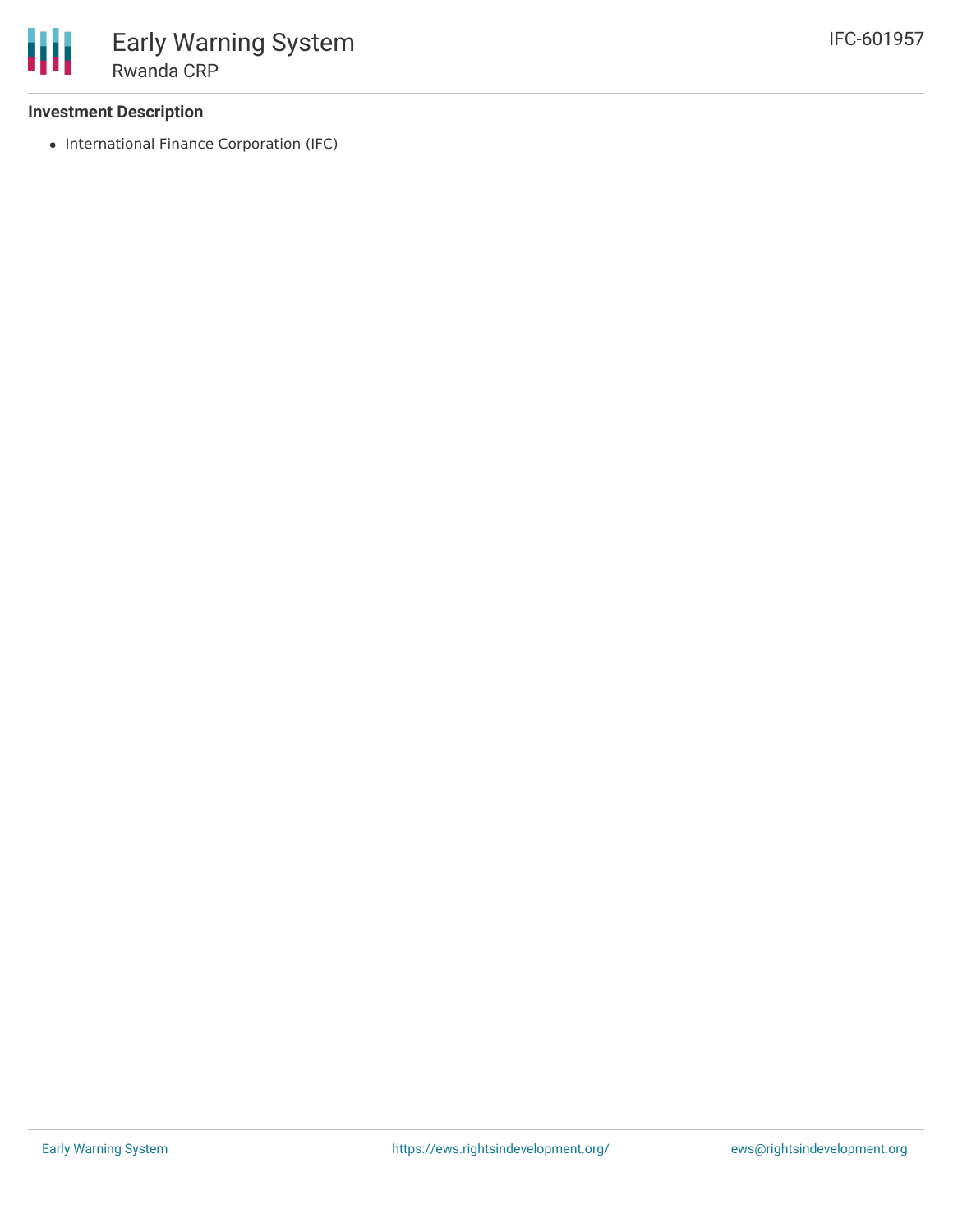## **Contact Information**

No contact information provided at the time of disclosure.

ACCOUNTABILITY MECHANISM OF IFC

The Compliance Advisor Ombudsman (CAO) is the independent complaint mechanism and fact-finding body for people who believe they are likely to be, or have been, adversely affected by an IFC or MIGA- financed project. If you submit a complaint to the CAO, they may assist you in resolving a dispute with the company and/or investigate to assess whether the IFC is following its own policies and procedures for preventing harm to people or the environment. If you want to submit a complaint electronically, you can email the CAO at CAO@worldbankgroup.org. You can learn more about the CAO and how to file a complaint at http://www.cao-ombudsman.org/